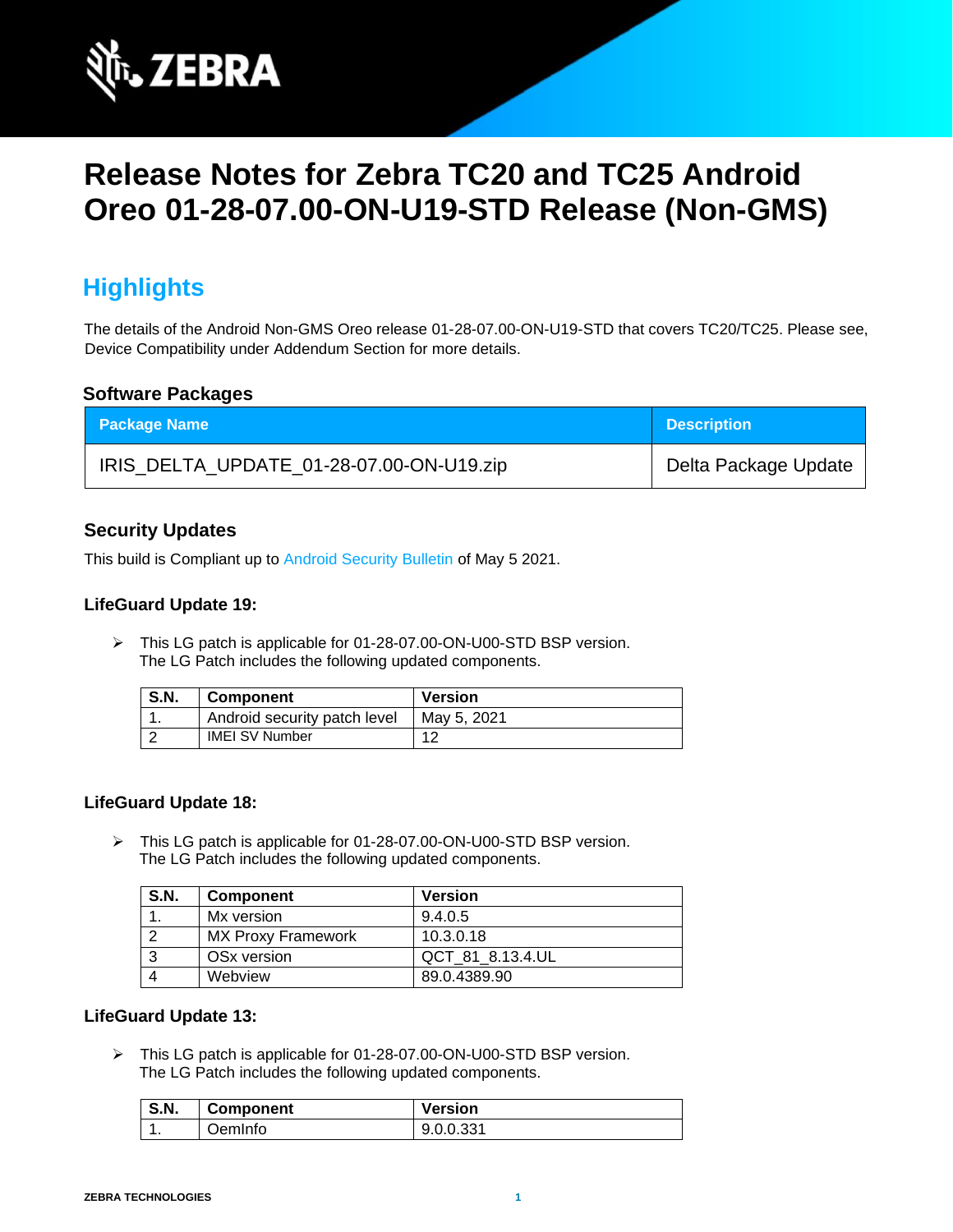

|     | Wifi        | FUSIONLITE QA 1 0.0.0.028 O |
|-----|-------------|-----------------------------|
|     | Radio       | QA 1 00.0.0.022 O           |
|     | Application | QA 1 00.0.0.009 O           |
| -5. | Middleware  | QA 1 00.0.0.014 O           |

#### **LifeGuard Update 11:**

➢ This LG patch is applicable for 01-28-07.00-ON-U00-STD BSP version. The LG Patch includes the following updated components.

| <b>S.N.</b> | <b>Component</b> | <b>Version</b> |
|-------------|------------------|----------------|
|             | WebView          | 85.0.4183.101  |
| <u>.</u>    | DemInfo          | 9.0.0.282      |

#### **Features**

• Added support in OemInfo to allows customer applications and sideloaded applications to read BT MAC address

#### **LifeGuard Update 09:**

➢ This LG patch is applicable for 01-28-07.00-ON-U00-STD BSP version.

| <b>S.N.</b> | Component                    | Version                 |
|-------------|------------------------------|-------------------------|
|             | Android security patch level | $\vert$ October 5, 2020 |

#### **LifeGuard Update 07:**

➢ This LG patch is applicable for 01-28-07.00-ON-U00-STD BSP version. The LG Patch includes the following updated components.

| <b>S.N.</b> | <b>Component</b>          | <b>Version</b> |
|-------------|---------------------------|----------------|
|             | <b>Scanning Framework</b> | 23.1.9.1       |
|             | Zebra Data Service        | 7.0.2.1047     |
|             | <b>Oemlnfo</b>            | 9.0.0.198      |

#### **Fixes**

• SPR40287 – Added updates on feature dotcode bar-codes.

#### **LifeGuard Update 05:**

➢ This LG patch is applicable for 01-28-07.00-ON-U00-STD BSP version. The LG Patch includes the following updated components.

| S.N.     | <b>Component</b> | <b>Version</b> |
|----------|------------------|----------------|
| . .      | MX               | 9.4.0.2        |
| <u>.</u> | Data Wedge       | 7.3.34         |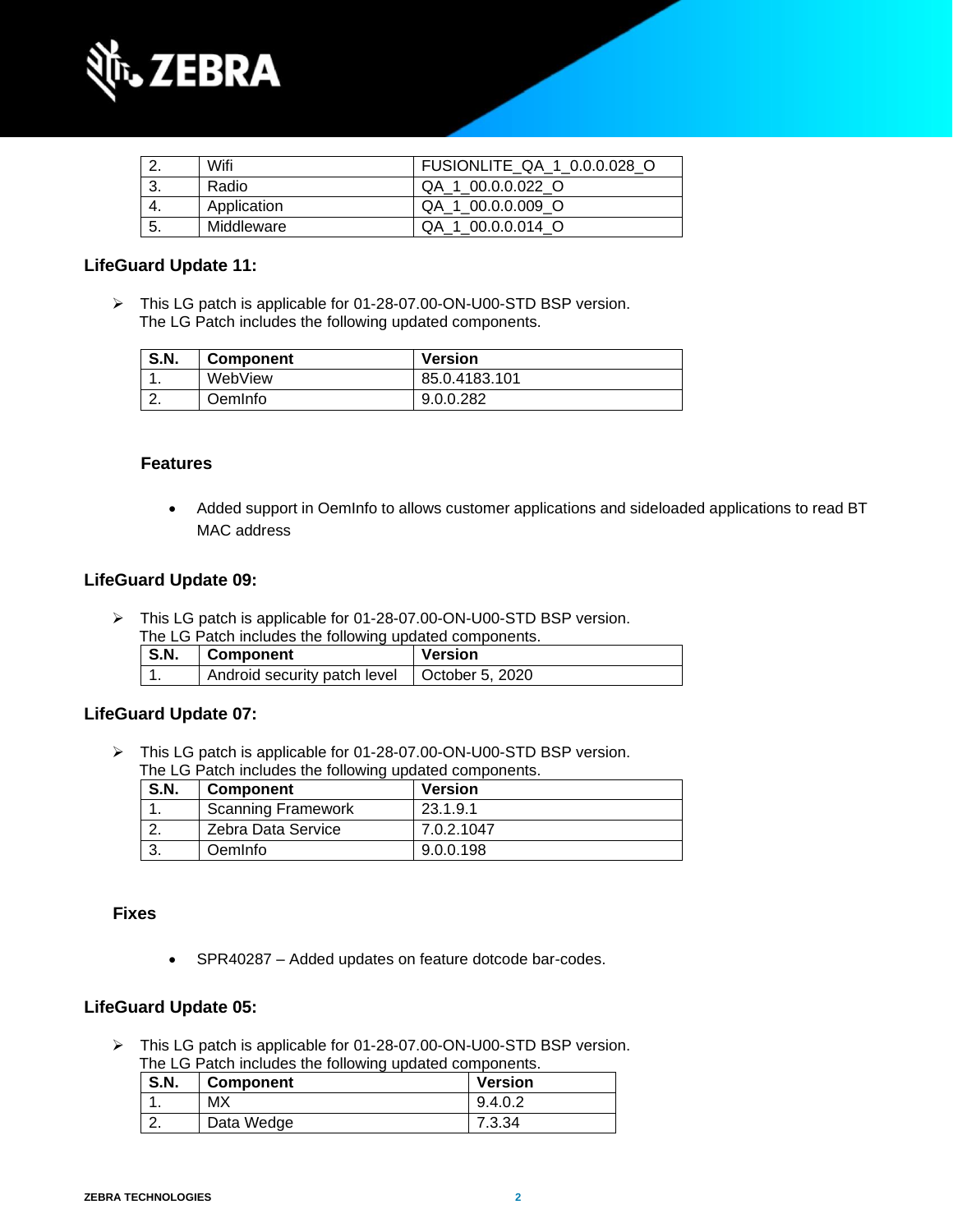

|     | <b>Stage Now-Client</b>   | 3.4.1.5          |
|-----|---------------------------|------------------|
|     | <b>EMDK</b> for Android   | 7.3.23.2323      |
| -5. | <b>MX Proxy Framework</b> | 10.0.1.1         |
|     | OSx                       | QCT.81.8.11.4.UL |

## **Fixes**

• SPR40193/40250 – Resolved an issue wherein user was unable to power off the device by clicking on the Power menu item while automation suite was running on the device.

## **LifeGuard Update 03:**

- ➢ This LG patch is applicable for 01-28-07.00-ON-U00-STD BSP version. The LG Patch includes the following updated components.
	- FUSIONLITE\_QA\_1\_0.0.0.027\_O Radio: QA\_1\_00.0.0.021\_O Application: QA\_1\_00.0.0.009\_O Middleware: QA\_1\_00.0.0.014\_O

#### **Fixes**

• SPR39819 – Resolve an issue where EXTRA Enter was observed in app's multiline input field on scan the barcode with DW settings have set Action Key Char as "Line Feed".

#### **LifeGuard Update 02:**

- ➢ This LG patch is applicable for 01-28-07.00-ON-U00-STD BSP version. The LG Patch includes the following updated components.
	- FUSIONLITE\_QA\_1\_0.0.0.026\_O Radio: QA\_1\_00.0.0.020\_O Application: QA\_1\_00.0.0.009\_O Middleware: QA\_1\_00.0.0.013\_O

### **Fixes**

- SPR38643 Added support for "Send Characters As Events" option.
- SPR38723 Resolved an issue wherein the DST time zone for Sao Paolo was shown incorrect.

## **Version Information**

Below Table contains important information on versions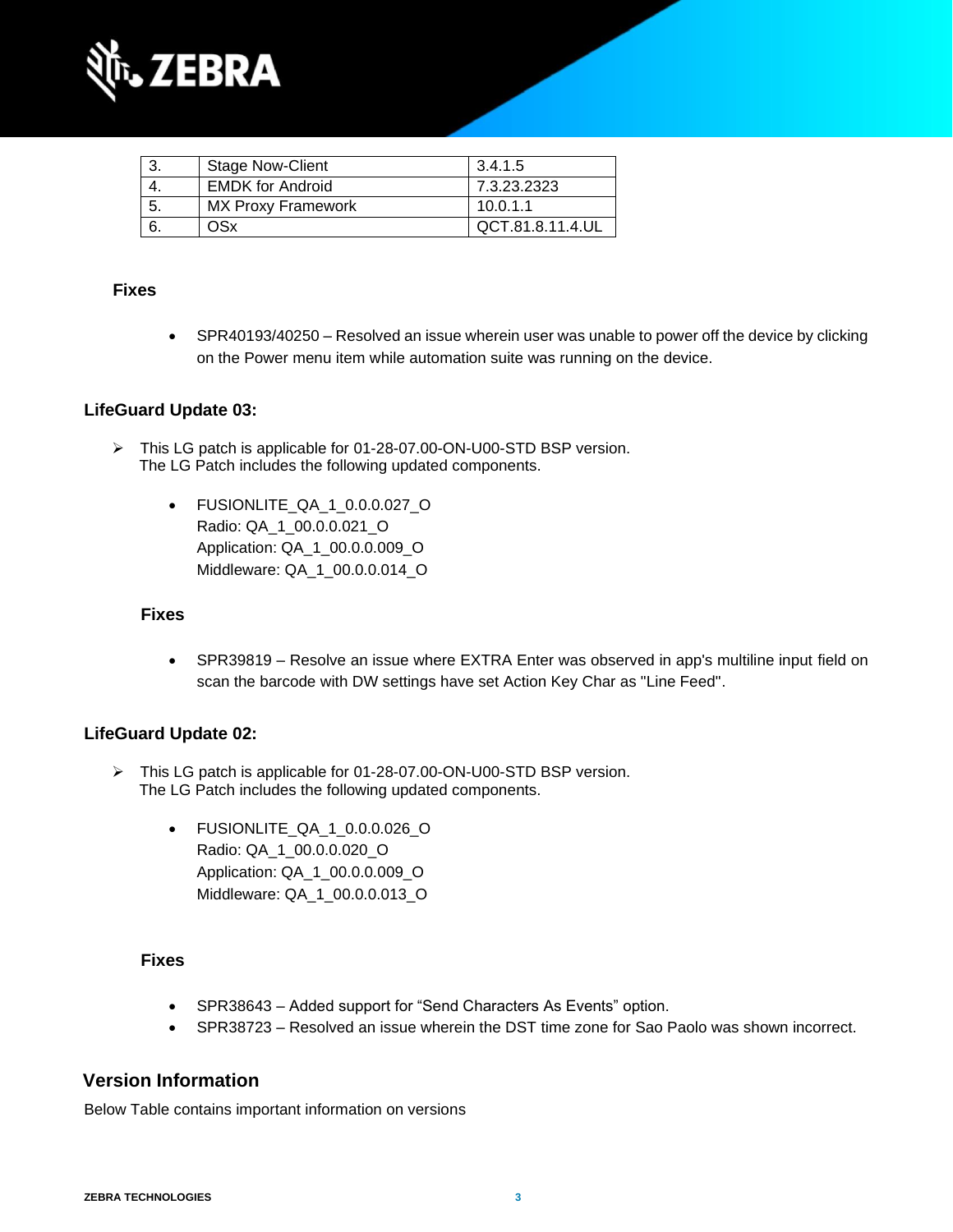

| <b>Description</b>          | <b>Version</b>                                      |
|-----------------------------|-----------------------------------------------------|
| <b>Product Build Number</b> | 01-28-07.00-ON-U19-STD                              |
| <b>Android Version</b>      | 8.1.0                                               |
| <b>Security Patch level</b> | May 5, 2021                                         |
| Linux Kernel                | 3.18.71                                             |
| <b>Component Versions</b>   | Please see Component Version under Addendum section |

## **Installation Instructions**

### **Software update procedure**

The installation instructions assume user has ADB installed on their PC (the adb drivers etc..) and user device has developer options enabled and USB debugging ON. Please check following link for more information on installation and setup instructions.

• [Installation and setup instructions](https://www.zebra.com/content/dam/zebra_new_ia/en-us/software/operating-system/tc20-operating-system/Android-O-OS-Update-TC20-and-TC25-NGMS.pdf)

## **NOTE:**

For Enterprise Mobile Device Management, most EMM vendors such as SOTI, AirWatch, MobileIron, etc. WILL require an updated device management agent to support this OREO enterprise device. Do NOT use your existing device management agent and console with this device without first contacting your EMM vendor to understand when the agent supporting this device is available and whether a console upgrade is required as well. Attempting to enroll with an agent that is not validated to support the device will result in errors.

## **Addendum**

### **Device Compatibility**

This software release has been approved for use on the following devices.

#### [TC20 Home Page](https://www.zebra.com/us/en/support-downloads/software/operating-system/tc20-operating-system-non-gms.html)

|                           | <b>TC20</b>                                        |
|---------------------------|----------------------------------------------------|
| <b>Device Part Number</b> | <b>Operating System</b>                            |
| TC200J-20C112CN           | Android O (Non-GMS Only) China Only                |
| TC200J-20A111CN           | Android O (Non-GMS Only) China Only                |
| TC200J-2KC111CN           | Android O (Non-GMS Only) Keyboard SKU - China Only |
| TC200J-2KC11112           | Android O (Non-GMS Only) China Only                |
| TC200J-20C213CN           | Android O (Non-GMS Only) Premium SKU -China Only   |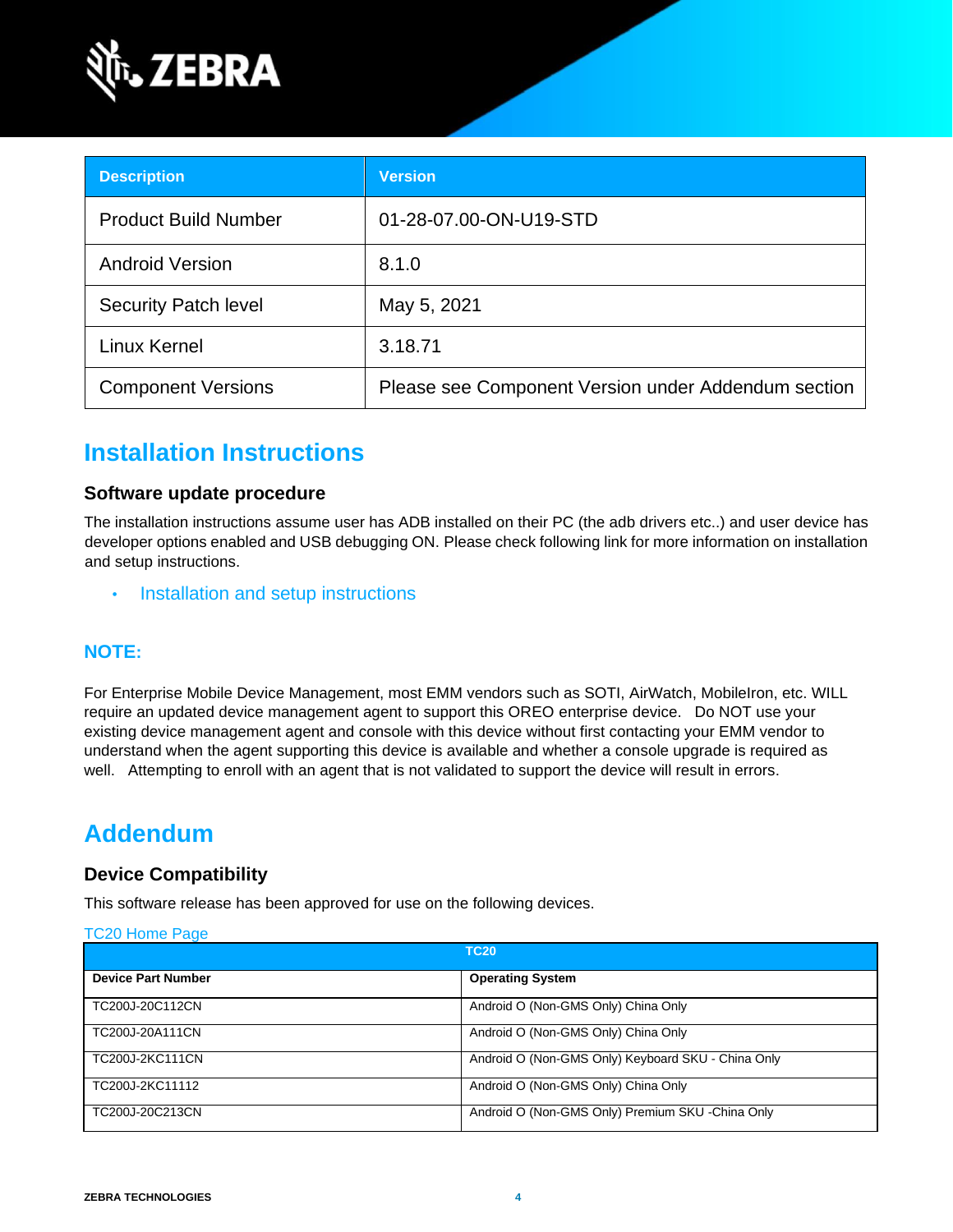

#### [TC25 Home Page](https://www.zebra.com/us/en/support-downloads/software/operating-system/tc25-operating-system-non-gms.html)

| <b>TC25</b>               |                                     |  |
|---------------------------|-------------------------------------|--|
| <b>Device Part Number</b> | <b>Operating System</b>             |  |
| TC25CJ-20B101CN           | Android O (Non-GMS Only) China Only |  |
| TC25CJ-20C102CN           | Android O (Non-GMS Only) China Only |  |

## **Component Versions**

For detailed release notes, please refer [techdocs.zebra.com,](https://techdocs.zebra.com/) [developer.zebra.com](https://developer.zebra.com/)

| <b>Component / Description</b>      | <b>Version</b>                         |
|-------------------------------------|----------------------------------------|
| <b>Build_version</b>                | 01-28-07.00-ON-U19-STD                 |
| Android_version                     | 8.1.0                                  |
| Android_SDK_Level                   | 27                                     |
| <b>Android Security Patch Level</b> | May 5, 2021                            |
| Linux_kernel                        | 3.18.71                                |
|                                     | FUSIONLITE_QA_1_0.0.0.028_O            |
|                                     | Radio: QA_1_00.0.0.022_O               |
|                                     | Application: QA_1_00.0.0.009_O         |
|                                     | Middleware: QA_1_00.0.0.014_O          |
| Wifi                                | Firmware: CNSS-PR-4-0-00713/01050102   |
| <b>Platform</b>                     | Qualcomm MSM8937                       |
| <b>Scanning_Framework</b>           | 23.1.9.1                               |
| <b>DWDemo</b>                       | 2.0.15                                 |
| <b>OSX</b>                          | QCT.81.8.13.4.UL                       |
| <b>MXMF</b>                         | 9.4.0.5                                |
| <b>Touch</b>                        | Focaltech V1.1 20161103 (fw:0x24)      |
| <b>Acoustic Profiles</b>            | General: CO4.2<br>Cellular: CO4.2      |
| <b>Bluetooth_Stack</b>              |                                        |
| Flash_Size                          | CNSS-PR-4-0-00713/01050102<br>16G /32G |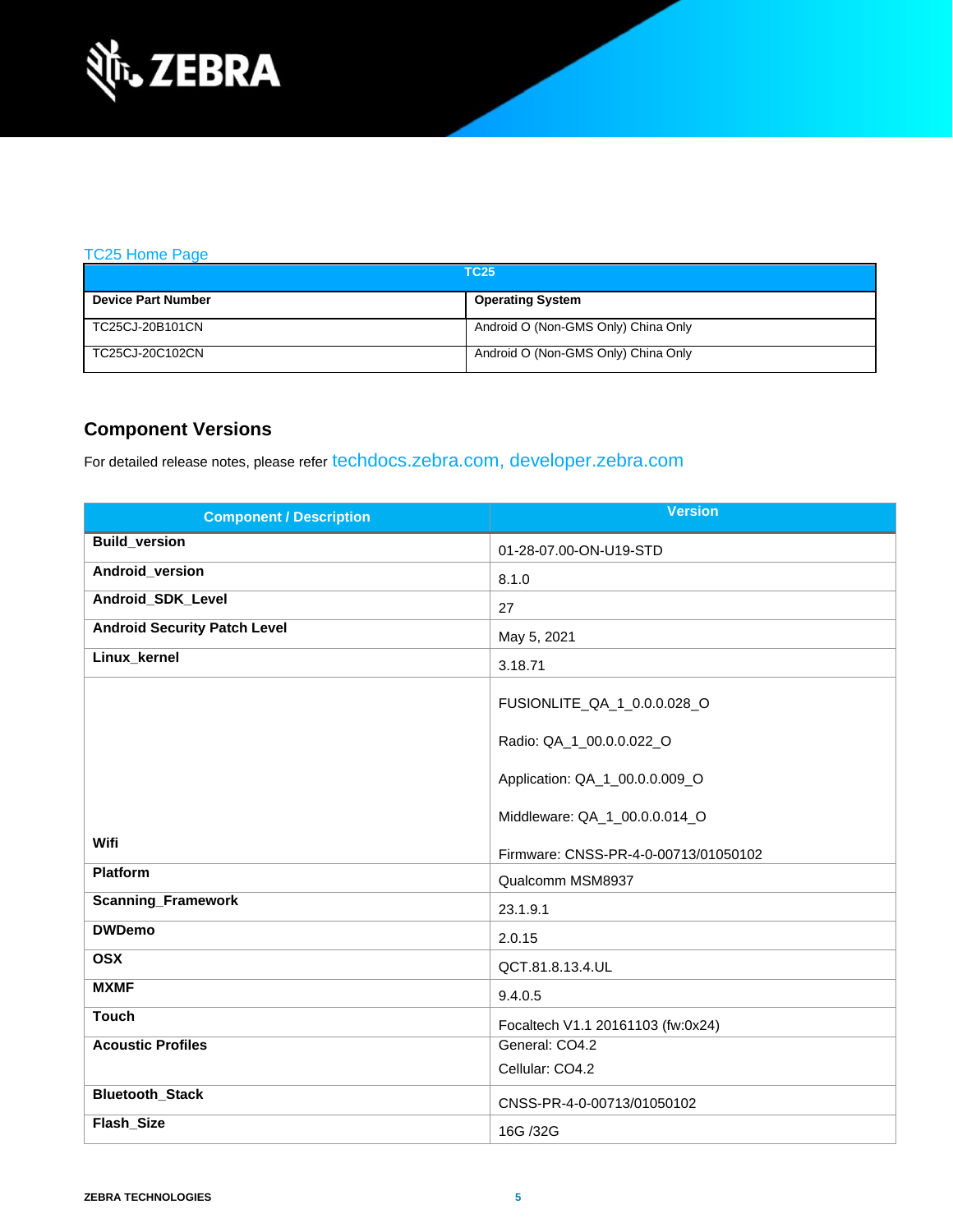

| <b>RAM_Size</b>                | 2G                                                                                                                                                                                                                                                                                                                          |
|--------------------------------|-----------------------------------------------------------------------------------------------------------------------------------------------------------------------------------------------------------------------------------------------------------------------------------------------------------------------------|
| <b>GPS</b>                     | MPSS.JO.3.0.c13-00016-8937_GENNS_PACK-1                                                                                                                                                                                                                                                                                     |
| <b>MMS</b>                     | 8.1.0                                                                                                                                                                                                                                                                                                                       |
| <b>RIL_Version</b>             | Qualcomm RIL 1.0                                                                                                                                                                                                                                                                                                            |
| <b>BT_Pairing_Utility</b>      | 3.15                                                                                                                                                                                                                                                                                                                        |
| <b>Datawedge</b>               | 7.3.34                                                                                                                                                                                                                                                                                                                      |
| <b>Camera</b>                  | 2.0.002                                                                                                                                                                                                                                                                                                                     |
| PTT                            | 3.1.39                                                                                                                                                                                                                                                                                                                      |
| <b>RxLogger</b>                | 5.4.12.0                                                                                                                                                                                                                                                                                                                    |
| <b>StageNow</b>                | 3.4.1.5                                                                                                                                                                                                                                                                                                                     |
| <b>Zebra Data Service</b>      | 7.0.2.1047                                                                                                                                                                                                                                                                                                                  |
| Zebra Software License Manager | 3.2.0                                                                                                                                                                                                                                                                                                                       |
| <b>EMDK</b>                    | 7.3.23.2323                                                                                                                                                                                                                                                                                                                 |
| <b>IMEI SV Number</b>          | 12                                                                                                                                                                                                                                                                                                                          |
| <b>OEM Config</b>              | 9.0.0.331                                                                                                                                                                                                                                                                                                                   |
| <b>DDT</b>                     | V1.17.0.9                                                                                                                                                                                                                                                                                                                   |
| WebView                        | 89.0.4389.90                                                                                                                                                                                                                                                                                                                |
| <b>Fingerprint</b>             | Zebra/TC25/TC25FM:8.1.0/01-28-07.00-ON-U19-<br>STD/210505:user/release-keys,<br>Zebra/TC20/TC20RT:8.1.0/01-28-07.00-ON-U19-<br>STD/210505:user/release-keys,<br>ZebraTC20/TC20RD:8.1.0/01-28-07.00-ON-U19-<br>STD/210505:user/release-keys,<br>Zebra/TC20/TC20KB:8.1.0/01-28-07.00-ON-U19-<br>STD/210505:user/release-keys, |

## **Important Links**

- <https://techdocs.zebra.com/datawedge/7-3/guide/about/>
- <https://techdocs.zebra.com/emdk-for-android/7-3/guide/about/>
- <https://techdocs.zebra.com/stagenow/3-4/about/>
- <https://techdocs.zebra.com/mx/>
- <https://techdocs.zebra.com/ddt/1-1/guide/about/>
- <https://techdocs.zebra.com/rxlogger/5-4/guide/about/>

## **Known Issues and Workarounds**

- OS downgrade behavior has changed in Oreo. Automatic enterprise data reset is performed when the system detects OS downgrade operation. Following are the examples of OS downgrade operations:
	- o Oreo (NGMS) to Nougat (NGMS)